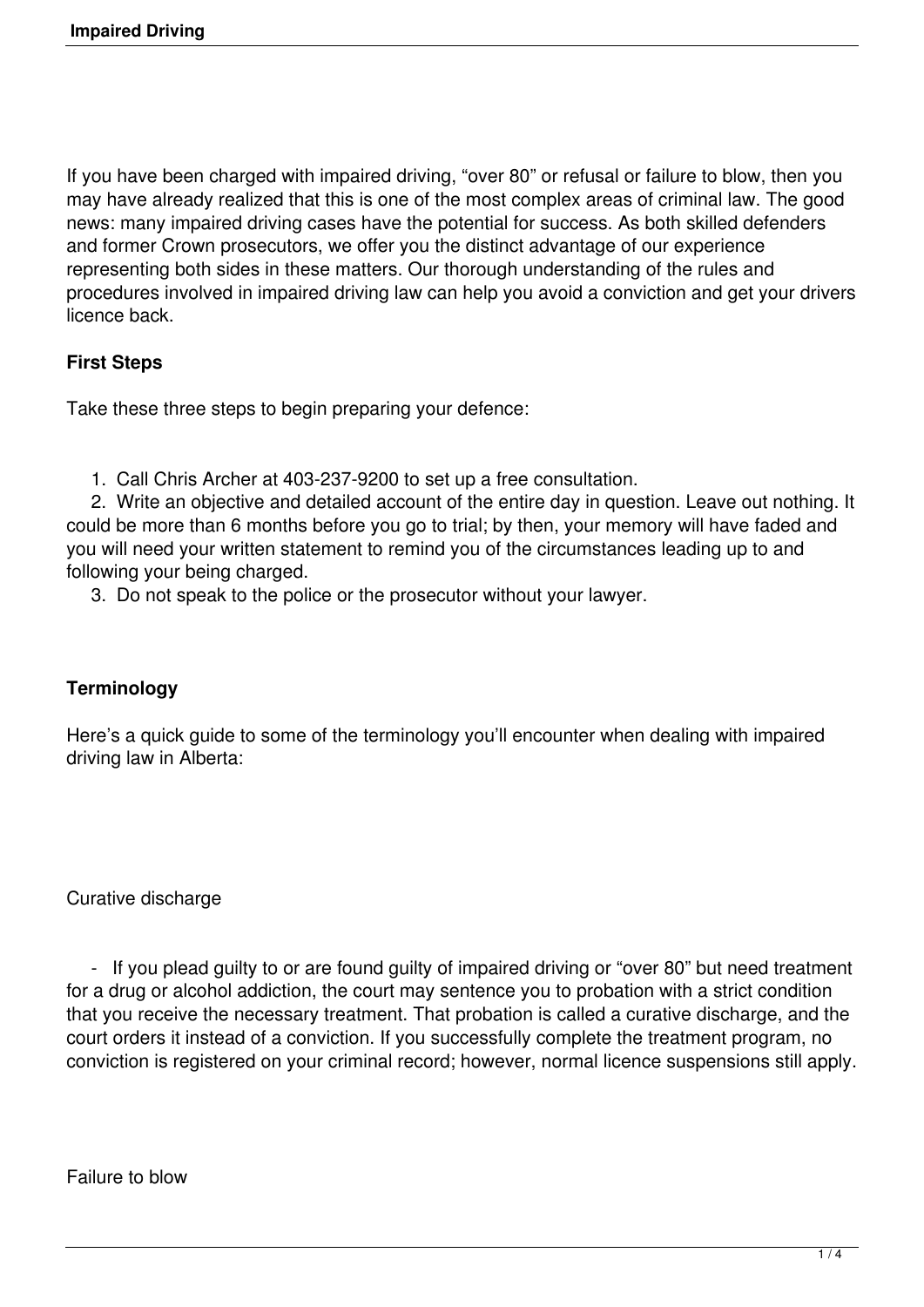- You commit the offence of failure to blow if, without a lawful excuse, you do not provide a proper breath sample in your roadside screening or Breathalyzer test.

 - For the complete legal definition, see 254(5) of the *Criminal Code*: http://www.canlii.org/e n/ca/laws/stat/rsc-1985-c-c-46/latest/rsc-1985-c-c-46.html#sec254subsec1

# Impaired driving

.

.

 - You commit the offence of impaired driving if you drive, help someone else drive or are otherwise in control of a motor vehicle (regardless of whether it is moving) while your ability to operate it is impaired by alcohol or drug.

 - For the complete legal definition, see 253(a) of the *Criminal Code*: http://www.canlii.org/e n/ca/laws/stat/rsc-1985-c-c-46/latest/rsc-1985-c-c-46.html#sec253subsec1

Interlock (Ignition Interlock program)

 - An Interlock device is like a Breathalyzer that you have to blow into before you can start your car. If there is alcohol in your body, then your car will not start. Having the device allows you to drive before your driving suspension is over.

 - To be eligible for the Ignition Interlock program, you must ask the judge to recommend you for it on the date of your sentencing. After 3 months of your driving suspension, you may apply for the program. If you are approved, you must pay the application, installation, rental and removal fees, in addition to course, testing and licensing fees.

 - Click here for more information on Alberta's Ignition Interlock program: http://atsb.alberta. ca/506.htm .

[Notice of su](http://atsb.alberta.ca/506.htm)spension/disqualification

 - This form includes your personal information and the details of the event for which you are facing charges. It states whether your drivers licence is suspended for 3 or 6 months and when the suspension begins—either immediately or after 21 days (in which case you will be issued a temporary permit).

- Click here for more information on notices of suspension/disqualification and Alberta's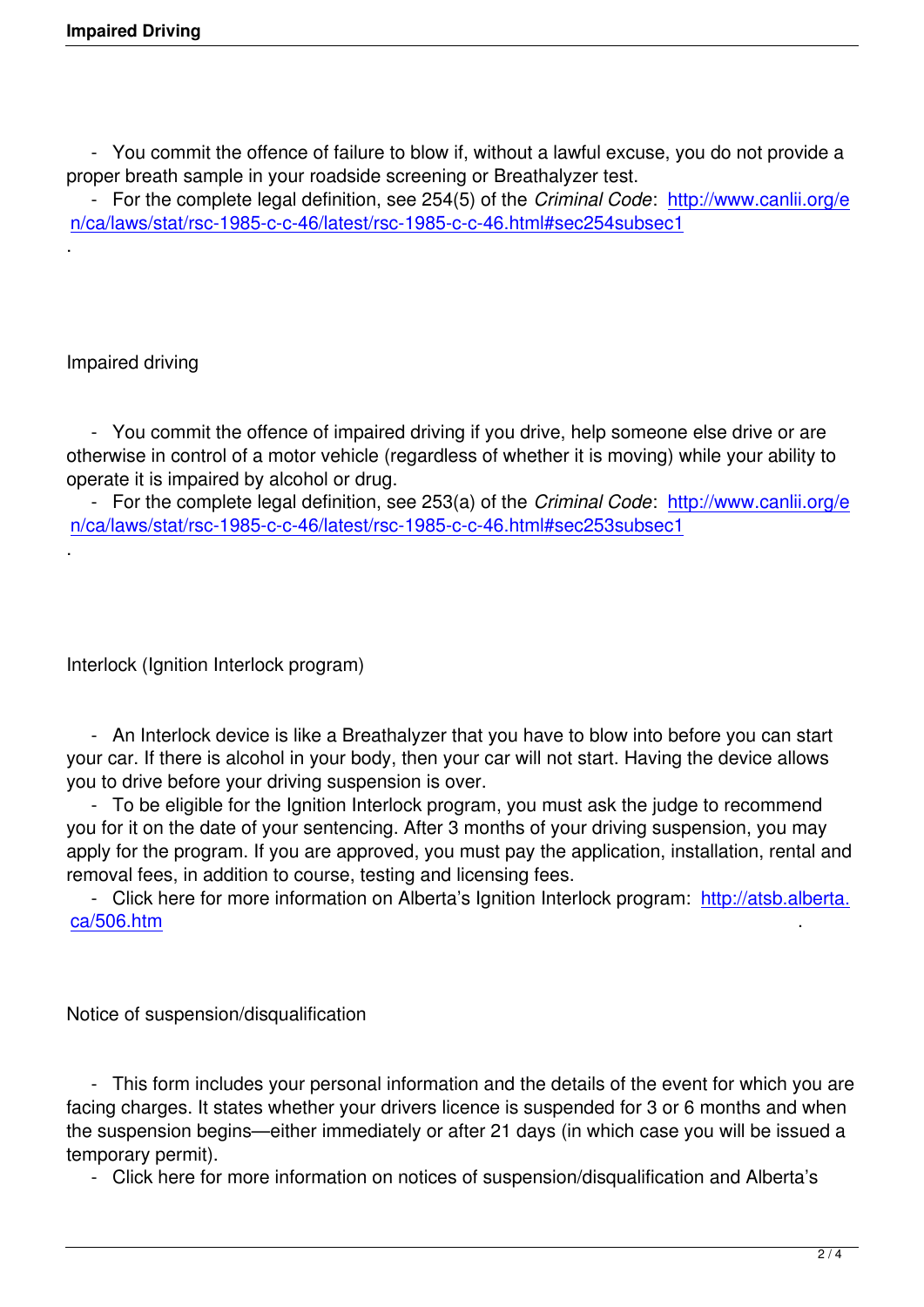"Over 80"

.

.

 - You commit the offence of "over 80" if you operate a motor vehicle while your blood alcohol level is higher than the legal limit of 80 milligrams of alcohol in 100 millilitres of blood. Breath tests are typically used to determine your blood alcohol level, but under certain circumstances alternative testing, such as blood or urine, may be used.

 - For the complete legal definition, see 253(b) of the *Criminal Code*: http://www.canlii.org/e n/ca/laws/stat/rsc-1985-c-c-46/latest/rsc-1985-c-c-46.html#sec253subsec1

Refusal to blow

 - You commit the offence of refusal to blow if, without a lawful excuse, without a lawful excuse, you refuse to provide a proper breath sample in your roadside screening or Breathalyzer test.

 - For the complete legal definition, see 254(5) of the *Criminal Code*: http://www.canlii.org/e n/ca/laws/stat/rsc-1985-c-c-46/latest/rsc-1985-c-c-46.html#sec254subsec1

Roadside screening

 - Roadside screening helps the police determine whether you are impaired or "over 80." They may test your coordination, speech, and/or breath. If you pass the test, you may be sent on your way; if you get a warning, you may receive a 24-hour suspension; and if you fail, you may be taken to the nearest police station for an official, approved test using a device such as the Breathalyzer.

## **Related Laws**